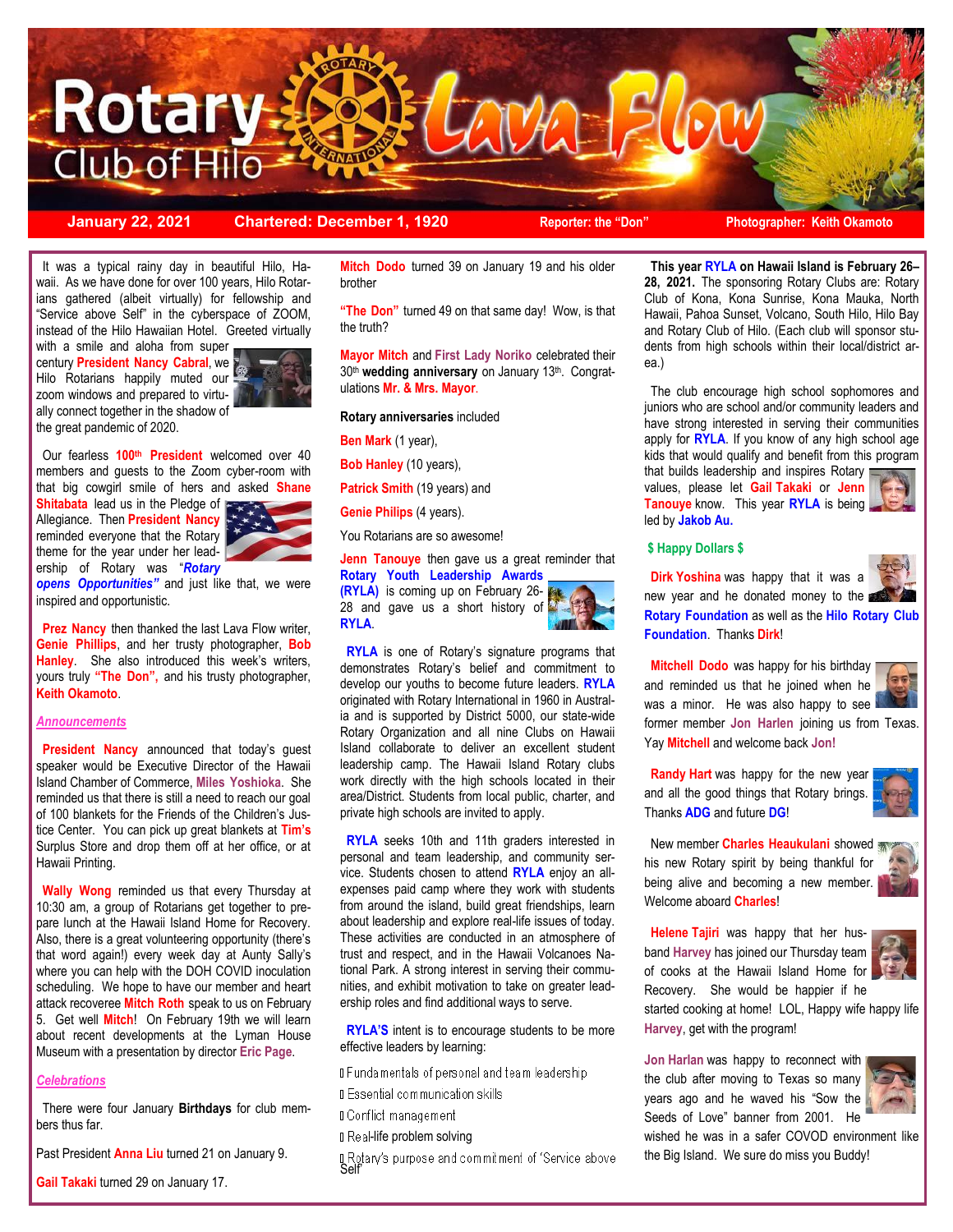# *Birthdays:*

| <b>Shane Shitabata</b> | Jan 06        |
|------------------------|---------------|
| <b>Anna Liu</b>        | Jan 09        |
| <b>Gail Takaki</b>     | <b>Jan 17</b> |
| <b>The Don Chu</b>     | <b>Jan 19</b> |
| <b>Mitch Dodo</b>      | Jan 19        |

#### *Club Anniversary:*

| <b>Masao Amako</b>                 | Jan 01 2004 (17) |  |
|------------------------------------|------------------|--|
| Raymond McPherson Jan 01 2004 (17) |                  |  |
| <b>Eric Anderson</b>               | Jan 06 2017 (4)  |  |
| <b>Ben Mark</b>                    | Jan 10 2020 (1)  |  |
| <b>Bob Hanley</b>                  | Jan 14 2011 (10) |  |
| <b>Patrick Smith</b>               | Jan 15 2002 (19) |  |
| <b>Genie Phillips</b>              | Jan 20 2017 (4)  |  |
| <b>Julie Kron</b>                  | Jan 24 2020 (1)  |  |
| <b>D'Andrea Pelletier</b>          | Jan 24 2020 (1)  |  |
| <b>Nancy Cabral</b>                | Jan 29 1988 (33) |  |

*Wedding Anniversary:* **Mitch & Noriko Roth** 

### *Announcements:*

**Feb 05- Mayor Mitch Roth Feb 18– Eric Page, Archivist Lyman Museum History of RC of Hilo in early '30's**

# *Club Administration 2021-2021*

President:- **Nancy Cabral**  President Elect- **Beverly Heikes** Vice-President- **Kerry Glass** Past President- **Anna Liu** Secretary- **Susan Munro** Treasurer- **Jen Tanouye** Sergeant-at-Arms- **Jacob Bratton** Foundations- **Shane Okimoto** Membership– **Connie Ichinose** Public Relations- **Marcia Prose** Community Service- **Wally Wong** Vocational Services- **Mike Meyer** International Service**—Patrick Smith** New Generations- **Gail Takaki** Club Service- **Bobby Dugar** Hilo Rotary Club Foundation- **Tim Beatty** Hawaii Rotary Youth Foundation- **Mitch Dodo** Programs- **Jim Cheney** Attendance- **Judy Gibson/Dirk Yoshina** Lava Flow– **Genie Phillips**

 **The Don** was happy to see **Brother Jon** after he was such an important part of our Rotary team, and he was so help-

ful in sowing the seeds of love baby! He

was happy that we are all safe and shared that the COVID pandemic was real having lost 3 friends and relatives to the virus. He was also happy to get a bit older and was now old enough to be a part of the best Rotary club in Hawaii.

**President Nancy** was happy that the club was doing so well during her 100<sup>th</sup> year celebration term, and encouraged everyone to continue



to answer the call and be opportunistic in giving. Thanks **Madame President**!

# *GUEST SPEAKER*

 **Jim Cheney** introduced our guest speaker **Miles Yoshioka** of the Hawaii Island Chamber of Commerce. The purpose of  $\Box$ 

the Hawai'i Island Chamber of Commerce is to assist businesses and promote the Island of Hawai'i. We provide leadership via services and advoca-

cy for the business community while promoting the economic well-being of our island as a whole. The Chamber accomplishes this by initiating and maintaining programs of research, education and community engagement. The Chamber identifies the critical issues facing the business community and seeks to achieve satisfactory solutions to complex problems by working with and coordinating activities with other organizations, companies and government to promote a stable and healthy economy.

 This year the chamber is lead by, President **Toby Taniguchi** of KTA. Assisting him are Presidentelect **David Bock** of the Hawaii Tribune-Herald, and VP **Doug Simons** of Canada-France-Hawaii telescope. Also serving as Treasurer is **Lara Hughes**  of First Hawaiian Bank. Immediate Past President is **Rhea Lee-Moku**, formerly of HECO.

 **Miles** then shared with us a video 50 years of Astronomy on Maunakea. See it (with sound and audio!) here: [https://www.youtube.com/watch?](https://www.youtube.com/watch?v=z3xbVubfjDI) [v=z3xbVubfjDI](https://www.youtube.com/watch?v=z3xbVubfjDI)

 He summarized the history as to why astronomy was so important to Hawaii island. It was due to the devastation of the 1960 tsunami of Hilo that people began to look for something to diversify the economy and rebuild our economy. This helped put Hawaii play an important part in gaining knowledge on an international level, and made our research among the best in the world.

Committees on the chamber play an important role, and the Chamber has a Government Affairs Committee, and Economic Development Committee, Military Affairs Committee, Social Committee and Young Professionals Committee. There is also a Presidents Cup Golf Committee, but that is by invitation only. Please see **The Don** in order to be invited. **Miles** invited everyone to the upcoming chamber event of Virtual Whiskey Tasting on February 10. Yes, we will sign up Sir!

 **President Nancy** thanked **Miles** for all that the Chamber does for the community, and personally invited **Miles** to join Rotary. An offer which **Miles** could not refuse.

**President Nancy** then asked **Patty Brey** to lead us in the **4 way Test** of the Things we Think, Say and Do and then we zoomed out of there. And that's a fact Jack.



Happy Dollars



PO Box 7476, Hilo 96720 **Rotary** 





## **Rotary Opens Opportunities**